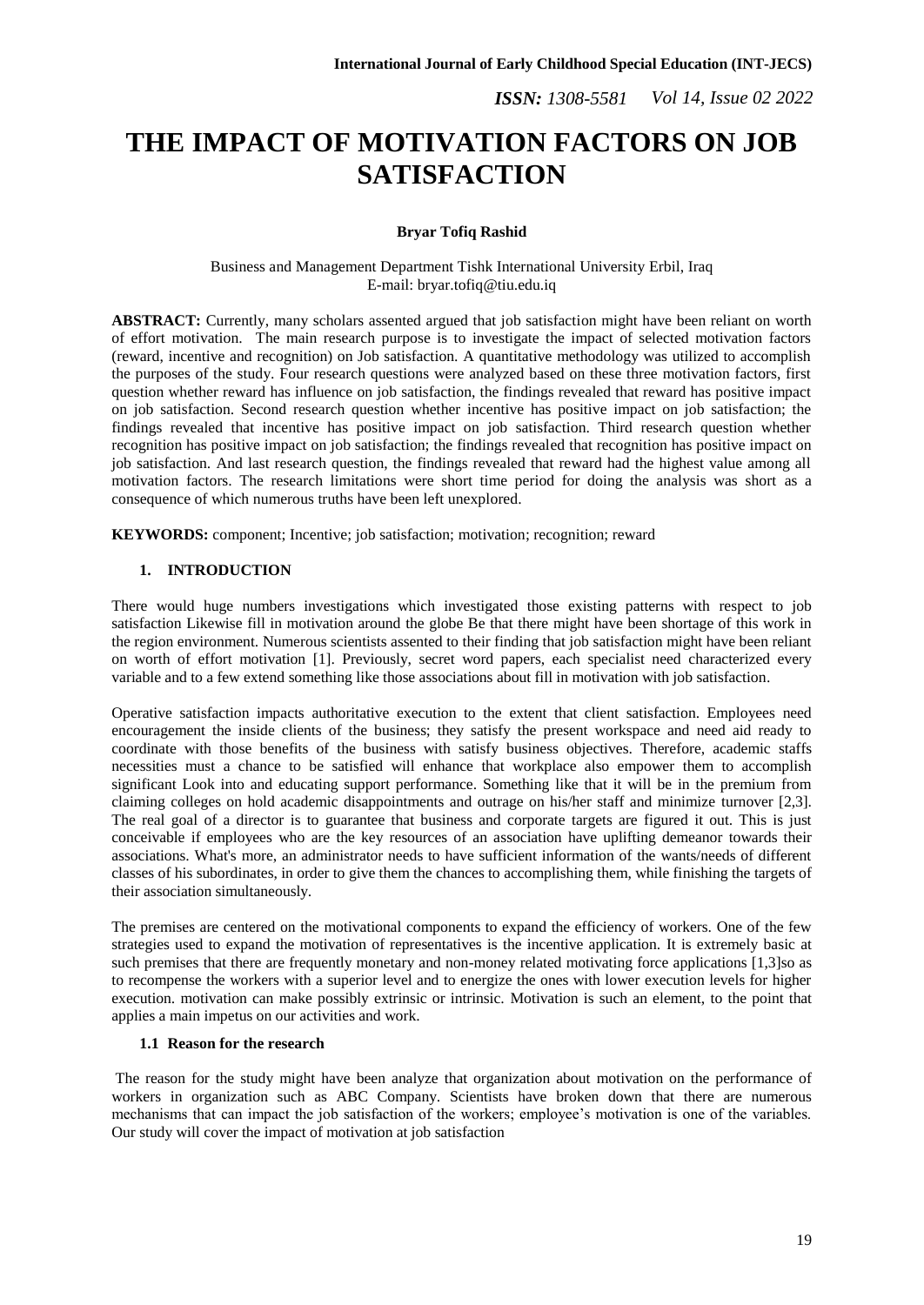### **1.2 Research Questions**

- II. Does reward have impact on job satisfaction?
- III. Does Incentives influence employee job satisfaction?
- IV. Does recognition have impact on job satisfaction?<br>V. Which factors have more effect on job satisfaction
- Which factors have more effect on job satisfaction comparing with other?

#### **1.3 Objective of the study**

- I. To find out the impact of reward on job satisfaction.
- II. Determine whether or not incentive influence employee job satisfaction.
- III. To find out the impact of recognition on employee job satisfaction.
- IV. Finding out factors have more effect on job satisfaction comparing with other.

## **2. LITERATURE REVIEW**

#### **2.1 Motivatio**n

Various ongoing authors described the clue about motivation. Motivation been portrayed as the result of the coordinated effort the middle of those individual and the situation [1,4]. Consequently, inspiration will be the execution or methodology for introducing a plan that beginning an individual on catches a percentage achievement. Encouragement will be determined from those expression motivate, intends to move, push alternately impact to proceed for satisfying a need [5]. Their are a large number investigations that need investigated those relationship between motivations Furthermore employment satisfaction What's more its association between and around different related variables. Low payment and salaries, physical working conditions, low-status positions and tiring employments are around those regular reasons that cause issues in administration segment organizations [6]. In this study, the motivation factors bring been sorted under four significant headings. Including Reward, incentive, recognition and job satisfaction.

I. Reward

Fill in rewards have been characterized Similarly as "potential wellsprings for remunerates of the worker". It speaks to the thing that the people need to acquire from fill in or the thing that they recognize. Past exploration indicates how occupation rewards are solid determinant from claiming occupation fulfillment. For instance, reference [6] found that rewards would fundamentally identify with professionalism Furthermore job success. Rewards assume a basic part in figuring out those critical execution to career what's more it will be positively connected with the methodology about motivation. Ultimately employment rewards and work qualities are the intrinsic and extrinsic profits that laborers get from their jobs. Researchers contended that occupation fulfillment is influenced by both these variables yet remunerates identified with budgetary piece of employment prizes are all the more altogether identified with employment satisfaction versus occupation values which are identified with natural piece of employment rewards. Clifford had separated employment rewards into classes, an applied division like intrinsic and extrinsic rewards [4,6].

II. Incentives

There are significant number investigations in the literature, which analyze the financial and nonfinancial incentives. Also, their impacts ahead a few variables. It might have been inferred in the study that those restorative employees, who benefited starting with these money related incentives were positively Inspired Toward this requisition [3].The reason that in length term rewards as opposed transient rewards assistance will rouse researchers over their fill in and pushes Generally speaking more excellent Innovativeness [1,7].non- monetary incentives act effectively in motivating employees

## III. Recognition

Recognition today is most lifted convincing reason as expressed by most of the bosses while a reward which consolidates every single one of monetary What's more compensative decreases can't make those sole motivation for workers' motivation venture. Delegates are induced completely at their needs would meet [8,9]. A basic piece of procedure of creating self-regard and self-esteem lies in the nature and levels of recognition agreed to the accomplishment of specific objectives. The requirement for recognition itself in this way turns into a commute (10). People have a tendency to seek after objectives that will be perceived and esteemed by those whose sentiments and judgment is essential to them.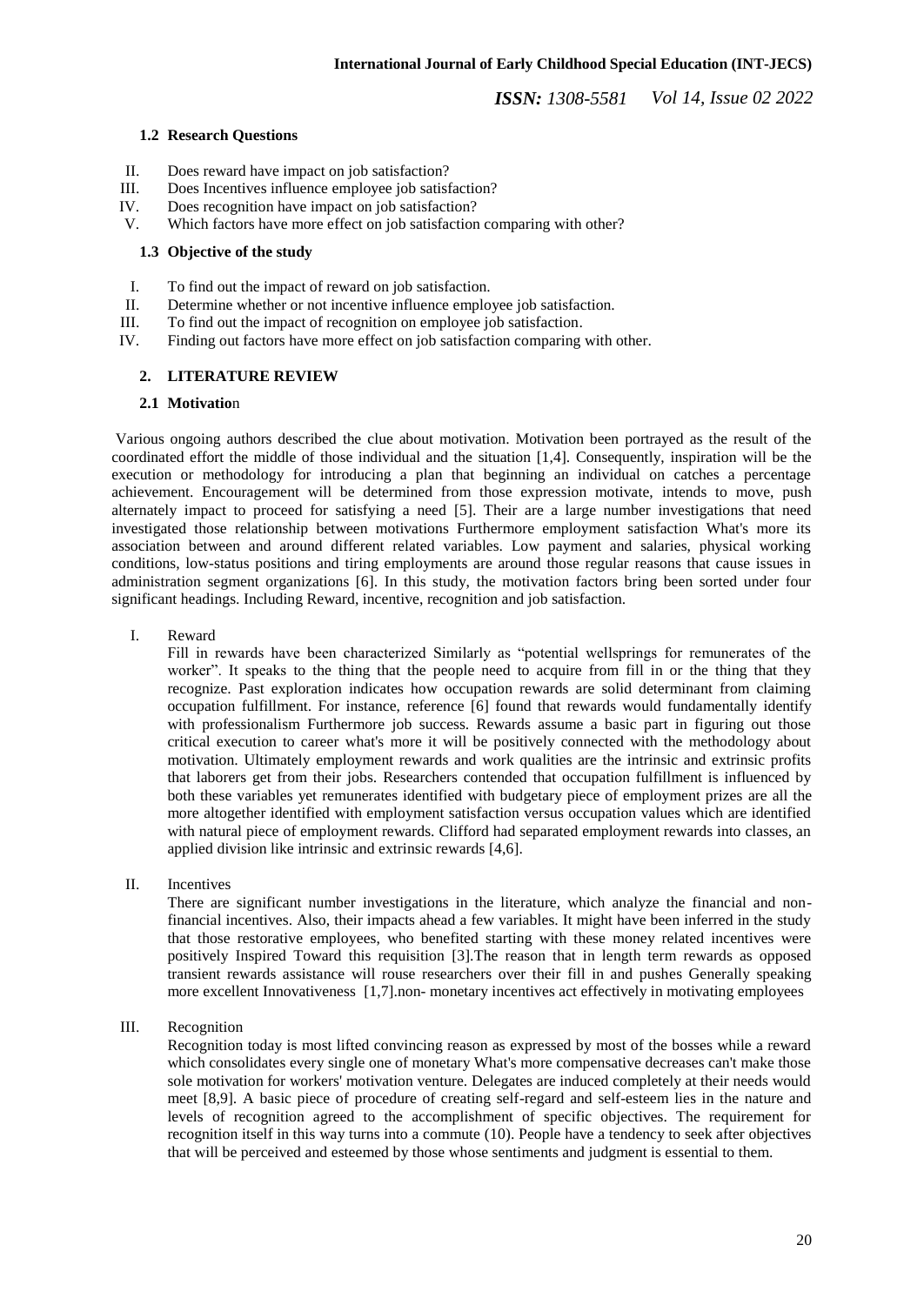#### **2.2 Job satisfaction**

Recently motivation is the great matters that have been argued in every organization. Motivation described by many experts in different way, according to their perspective, position and environment [1,11]. However, the context for this research is about the impact motivation on employee satisfaction and performance. Job satisfactions is the task to variety between satisfactions and dissatisfactions that employee practices with several type of job. This involves what should employee assume from work and what they will obtain (11). Job satisfaction depends on the employee estimation for the level of work which employee accepts for their work.

#### **3. METHODOLOGY**

In research Design, A quantitative methodology was utilized to accomplish the purposes of the study. The quantitative methodology was utilized to evaluate their personality, opinions, and feelings, practices that appeared to be boundless in subjective procedures. 5-point Likert scale was utilized as a part of all inquiries of the survey going from 1 to 5-point.

The research was done in light of both primary and secondary data. Primary data was collected from ABC Company located at Arbil, Kurdistan regional Government at Iraq. An organized survey was given to 130 staffs to gather essential information. Out of them, just 88 sample respondents (67%) out of them took part by filling the survey and sending it back to me. Be that as it may, 84 out of 88 (64% of 130 example respondents) test respondents partook effectively in study exercises by offering an explanation to all inquiries properly and rest of them missed some part. Secondary data was utilized also to represent distinctive motivation components. As mentioned previously primary data collected from field survey was tabulated using Microsoft Office Excel, and all data was plugging in to Spss program to analyze all. Various statistical measures such as tally, frequency distribution, mean and standard deviation were used in describing the variables.

A questionnaire survey was adopted to collect the primary data in this study, the questionnaire comprises two sections, the first section is to covers the demographic information (Gender, Age, Level of education, years of experience in current position). The second section represents the instrument that comprised four questions in relation to employee's motivation (Recognition, Reward, Incentive and Job Satisfaction)

## **4. FINDING AND DISCUSSION**

Factor analysis was engaged to assessment Employee motivations, Job satisfaction and organizational implementation attributes to identify the essential factors. Reliability tests founded according to Cronbach's alpha and corrected item-total correlation coefficients were used to analysis the internal consistency of questionnaire responses.

| Items       |    | Minimum | Maximum | Mean   | Std. Deviation |
|-------------|----|---------|---------|--------|----------------|
| Reward      | 84 | .00     | 5.00    | 3.2976 | 16338          |
| Incentive   | 88 | .00     | 5.00    | 3.2557 | .30157         |
| Recognition | 88 | .00     | 5.00    | 3.1420 | .24556         |

#### **Table 01, Descriptive Statistics**

According to the research findings, as seen in above table (01) the descriptive statistics results. After analyzing each motivation factors (Reward, Incentive and recognition) the researcher found the following: in terms of reward as one of the motivation factor, the researcher analyzed 6 different questions regard Extrinsic and Intrinsic, the first question was I make my own decisions in the performance of my work role. The mean =3.29. The second question was my work is interesting and challenging. The mean =3.1. The third question was my work is really important and worthwhile. The mean =3.51. The fourth question was I believe my colleagues are supportive and helpful. The mean  $=3.6$ . The fifth question was I feel my salary is comparable to others performing the same or similar jobs. The mean =3.37. The sixth question was I found supervisors as perceived, are supportive and helpful in job matters. The mean = 3.31.The researcher found out that the mean of reward as one of the motivation factor  $= 3.29$  which indicates that the majority of respondents reported as agree and strongly agree that reward has an impact on job satisfaction. Accordingly, since the mean is (3.29> 3.00) this indicates that the reward had positive influence on job satisfaction.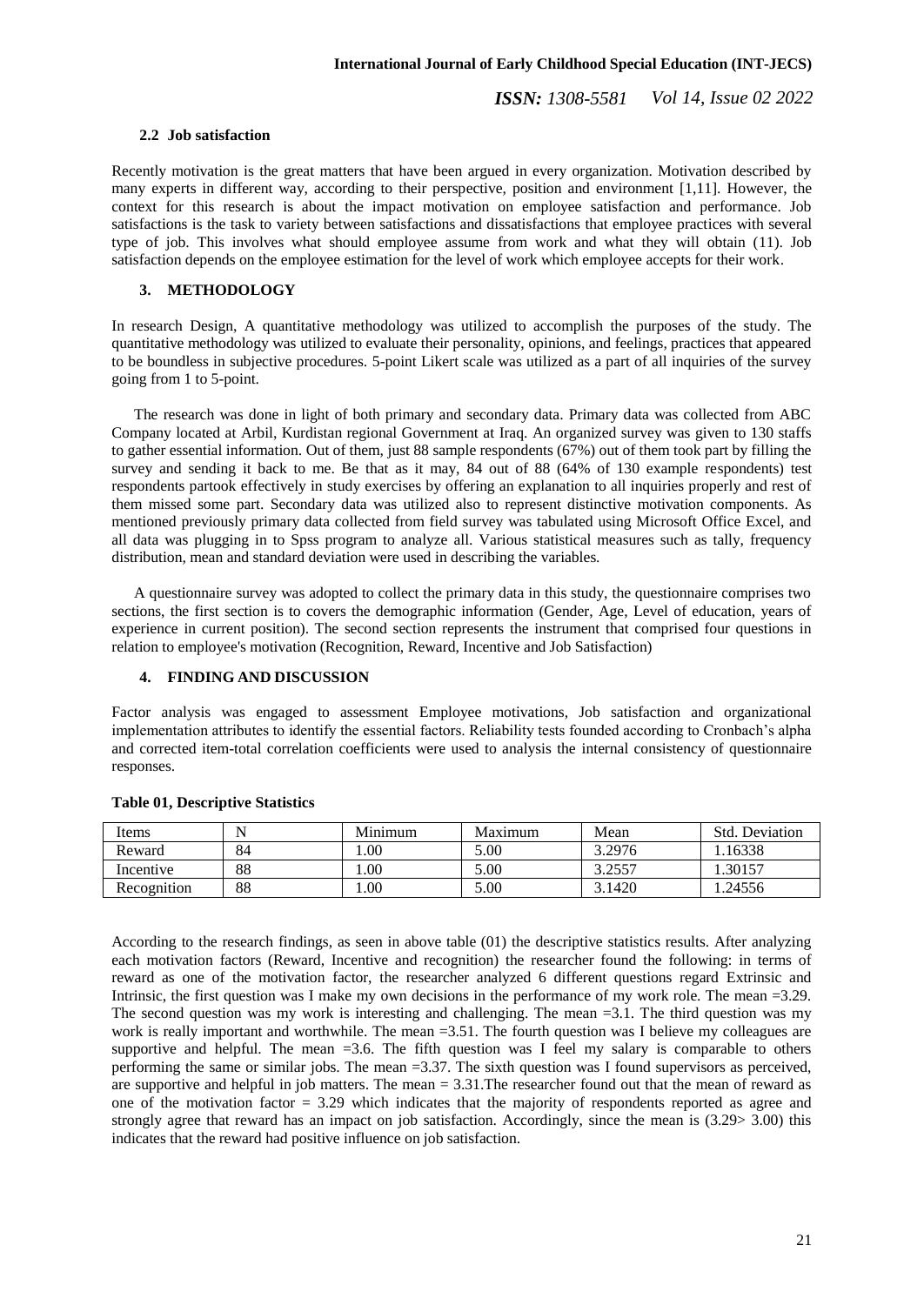#### **International Journal of Early Childhood Special Education (INT-JECS)**

# *ISSN: 1308-5581 Vol 14, Issue 02 2022*

In terms of Incentive as second motivation factor, the researcher analyzed 6 different questions regard financial incentive and non-financial incentive, the first question was it provides enough payment to meet the requirements of life. The mean  $=2.88$ . The second question was it provides rewards for skilled employees commensurate with their performance. The mean =3.2. The third question was it provides overtime payment to employees after working hours. The mean =3.42. The fourth question was it ensures appropriate social security and health insurance for employees. The mean =3.44. The fifth question was It allows career opportunities and development for employees. The mean =3.45. The sixth question was it is keen to give a fair opportunity for employees in complaints and suggestions. The mean = 3.32.The researcher found out that the mean of Incentive as one of the motivation factor = 3.25 which indicates that the majority of respondents reported as agree and strongly agree that Incentive has an impact on job satisfaction. Accordingly, since the mean is (3.25> 3.00) this indicates that the Incentive had positive influence on job satisfaction.

In terms of Recognition as third motivation factor, the researcher analyzed 6 different questions; the first question was Formal letter describing my accomplishments. The mean =2.8. The second question was Participation in professional or career development opportunities (workshops, conferences, career-counseling,etc.). The mean  $=2.88$ . The third question was the opportunity to work on an interesting assignment or project. The mean  $=3.17$ . The fourth question was a personal "thank you" or note from my supervisor, manager, or co-worker. The mean  $=$ 3.53. The fifth question was the opportunity to improve my job-related skills or knowledge. The mean  $=$ 3.15. The sixth question was Acknowledgement and recognition by my clients or members of the public. The mean = 3.33. The researcher found out that the mean of Recognition as one of the motivation factor  $= 3.14$  which indicates that the majority of respondents reported as agree that Incentive has an impact on job satisfaction. Accordingly, since the mean is (3.14> 3.00) this indicates that the recognition had positive influence on job satisfaction.

Finally, The researcher found out that the mean of reward as one of the motivation factor  $= 3.29$  which indicates that the majority of respondents reported as agree and strongly agree that reward has an impact on job satisfaction. Accordingly, since the mean for Reward is bigger than other motivation factor (3.29> 3.25 and 3.29>3.14) this indicates that the Reward factor has more effect on job satisfaction comparing with other.

### **5. CONCLUSION**

Employee would dependably that key asset of the Company. Furthermore, at times, they would frequently all the dismissed in their jobs, which prompt their disappointment to perform. Consequently, here Researcher need with get it what motivates employee what's more entryway they get satisfied from their work that prompts authoritative performance. Motivation might a chance to be depicted Likewise a main incentive that makes employee willingly need to place in their best to what they do [1,2,11]. Similarly, as Researcher accepted that motivation encourages a raise employee's implementation under different level What's more certainly those encouraging impact dives to company's presentation. The aim of the study was to search the impact of reward, recognition and Incentive as the motivation factors on job satisfaction. Researcher analysis four questions based on these three motivation factors; first question was does reward have impact on job satisfaction? Researcher analyzed that question and Researcher find out that reward have impact on job satisfaction because most people are agreeing and strongly agree with it. Second question was Does Incentives influence employee job satisfaction? Researcher analyzed this question too, and Researcher find out that Incentives influence employee job satisfaction but in lower rate than reward. Third question was does recognition have impact on job satisfaction? Analysis has shown recognition along with work itself and operating procedures have shown low mean values and insignificant relationship. Finally, Researcher ask about which factors has more effect on job satisfaction comparing with other? Researcher find out that reward has more effect on job satisfaction comparing with other because reward factor has higher mean value, which were 3.29. It means that most employee are agreeing or strongly agree.

#### **6. ACKNOWLEDGMENT**

The authors gratefully acknowledge Tishk International University for their assistance and help particularly this research supported by (Research Center of) Tishk International University, Erbil-IRAQ, please allow me to dedicate my acknowledgment of gratitude toward My great respect and thank you goes to Mr. Govand Anwar, our directing supervisor, for as much always-present assistance Furthermore understanding.

# **7. REFERENCES**

List and number all bibliographical references in 9-point Times, single-spaced, at the end of your paper. When referenced in the text, enclose the citation number in square brackets, for example [1]. Where appropriate, include